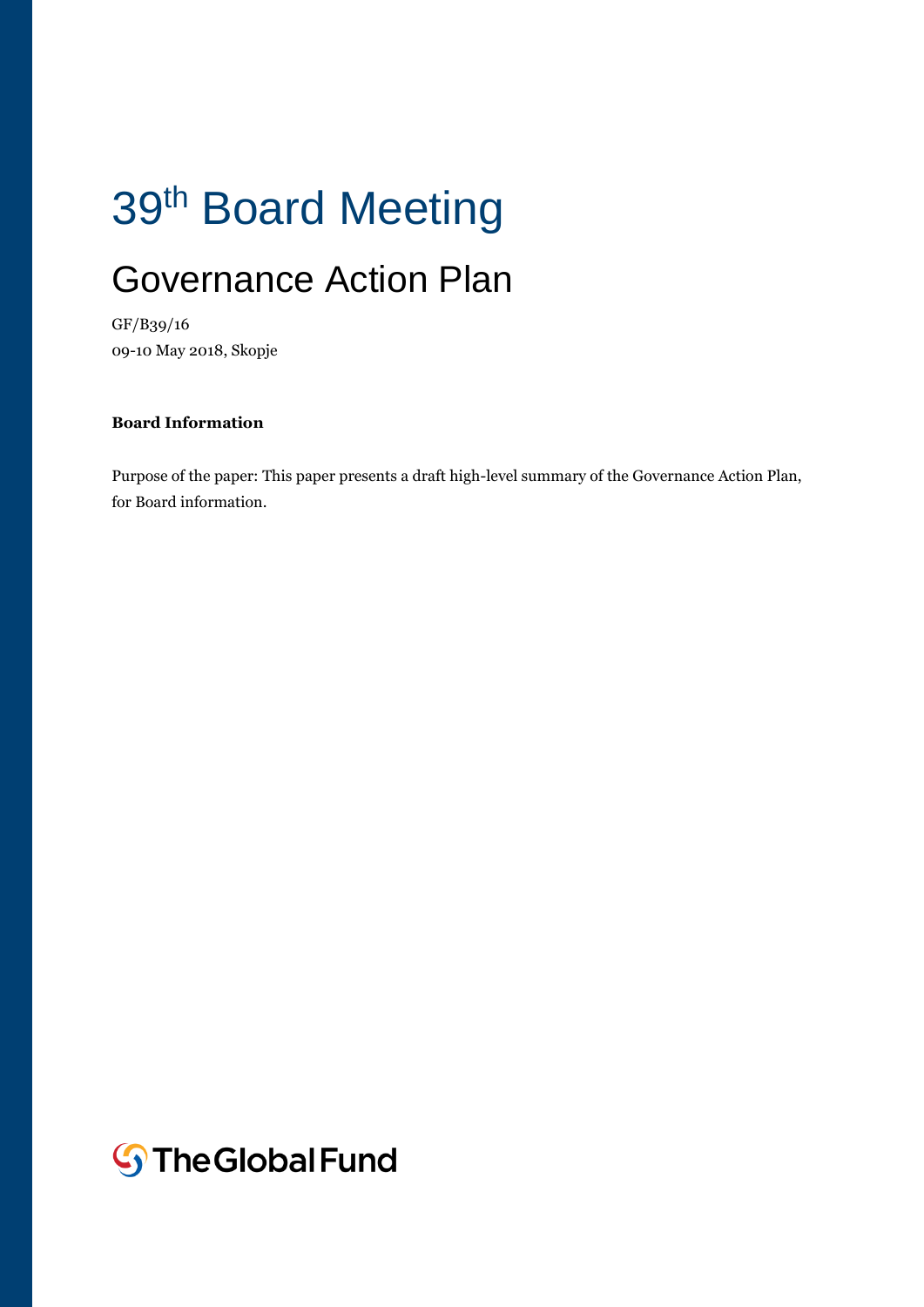# Executive Summary

# **Context**

The Ethics and Governance Committee ("EGC") developed a Governance Action Plan in 2017in response to the Office of the Inspector General ("OIG") Advisory Review on Governance, issued April 2017. The EGC further refined the Governance Action Plan in early 2018. The Governance Action Plan provides a prioritized, coordinated and consolidated response to key observations and recommendations of the OIG and is intended to further strengthen Global Fund governance.

# **Input Sought**

This high-level summary of the Governance Action Plan is submitted to the Board for information, prior to web publication in line with the Documents Policy, with an introduction from the Board Leadership. The Board Leadership also plans to publish the OIG Advisory Review on governance.

## **Input Received**

The Office of Board Affairs developed this high-level summary. The Governance Action Plan was developed with input from the EGC, the OIG, and an external consulting firm engaged to conduct governance performance assessments. .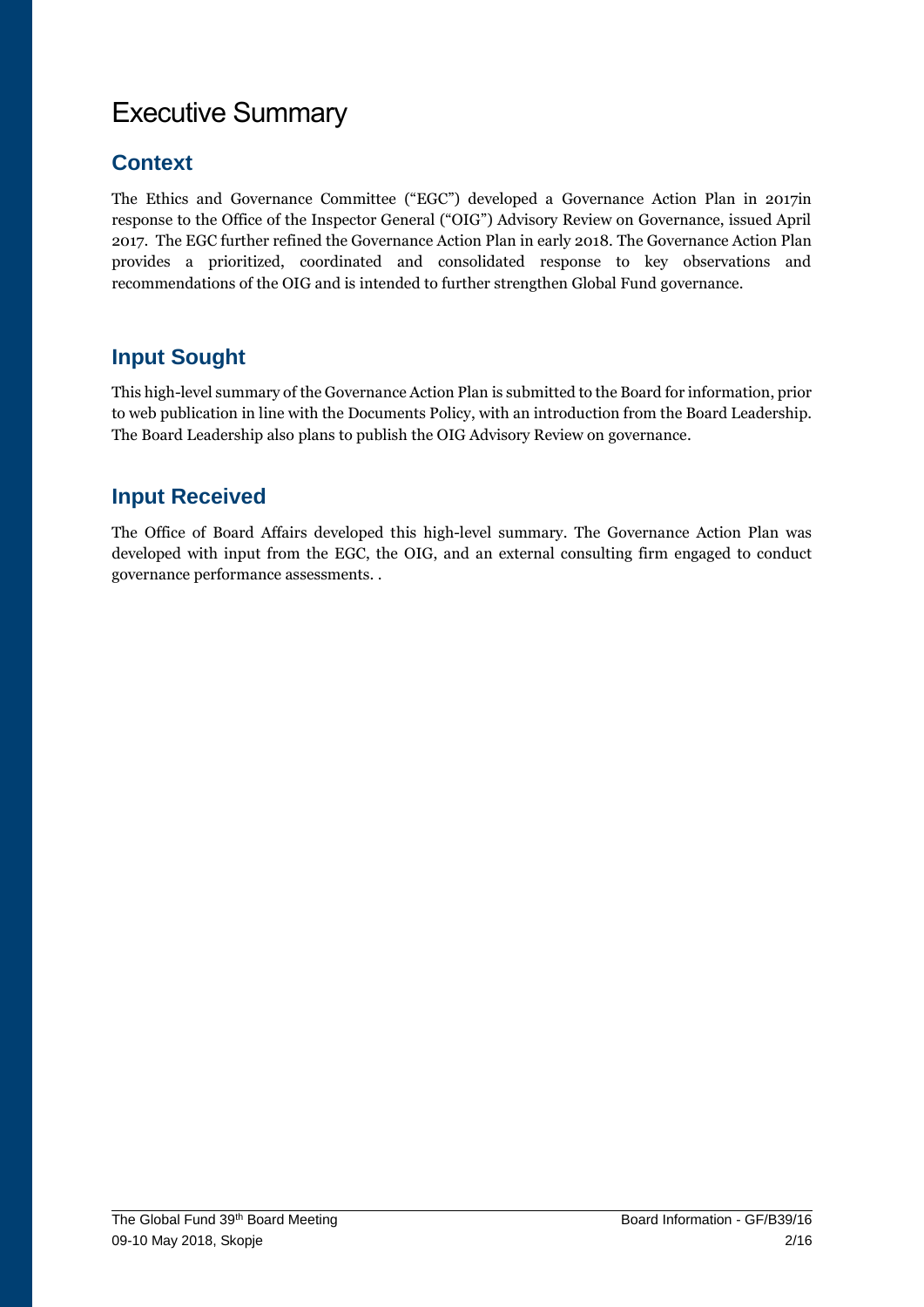# The Governance Action Plan 2017-2019

### **Introduction from the Board Chair and Vice-Chair**

*As Chair and Vice-Chair of the Board, we welcomed the Office of the Inspector General's 2017 advisory review on governance as a valuable source of guidance. The review highlighted the progress made since 2014 in effectively executing the six core functions of the Board, defined in our Bylaws. In particular, we recognize the improvements witnessed in the Board's fulfilment of its role in overseeing organizational performance, risk management, and governance, and the sustained effectiveness of its oversight of strategy development, financial resources, and partnership engagement, resource mobilization and advocacy. We commend the sustained efforts and attention to governance strengthening undertaken by the Board and its support structures, from the Working Group on Governance in 2014, the creation of the Office of Board Affairs in 2014, the Transitional Governance Committee in 2015-2016, and the newly-created Ethics and Governance Committee since June 2016.* 

*We wish to publish the OIG's 2017 advisory review, which demonstrates that, collectively, we are on the right trajectory, and moving towards increasingly effective governance structures, processes and practices. We are pleased to be able to demonstrate the comprehensive and consolidated response to the observations of the review, by way of the enclosed Governance Action Plan.*

*As such, we extend our formal appreciation to the Ethics and Governance Committee for their diligent attention to governance strengthening throughout the course of their 2016-2018 mandate. We welcome the development of a Governance Action Plan in response to the observations raised by the OIG in its 2017 review, and support its objectives, its ambition, and its ongoing implementation.* 

*We call on the Board, the Coordinating Group, and the incoming Ethics and Governance Committee to take forward this initiative, and look forward to supporting this work for the remainder of our term.*

*Aida Kurtovic, Chair of the Board Ambassador John Simon, Vice-Chair of the Board* 

### **Introduction**

The Global Fund's Office of the Inspector General ("OIG") issued an Advisory Review on Governance in 2017.<sup>1</sup> The advisory review assessed the effectiveness of changes to governance processes and systems and identified recurring governance issues and associated root causes.

Following the 2017 advisory review, the Ethics and Governance Committee ("EGC") developed a Governance Action Plan ("GAP"), which identifies actions and priorities to guide, coordinate and support a response to the OIG 2017 Advisory Review, and which also serves to support monitoring and accountability for progress.

The Governance Action Plan builds upon the OIG's recommendations, and incorporates observations from the 2016 assessment of Board and Board Leadership performance and Committee performance,

**.** 

<sup>1</sup> GF-OIG17-009 Advisory Review on Governance, April 2017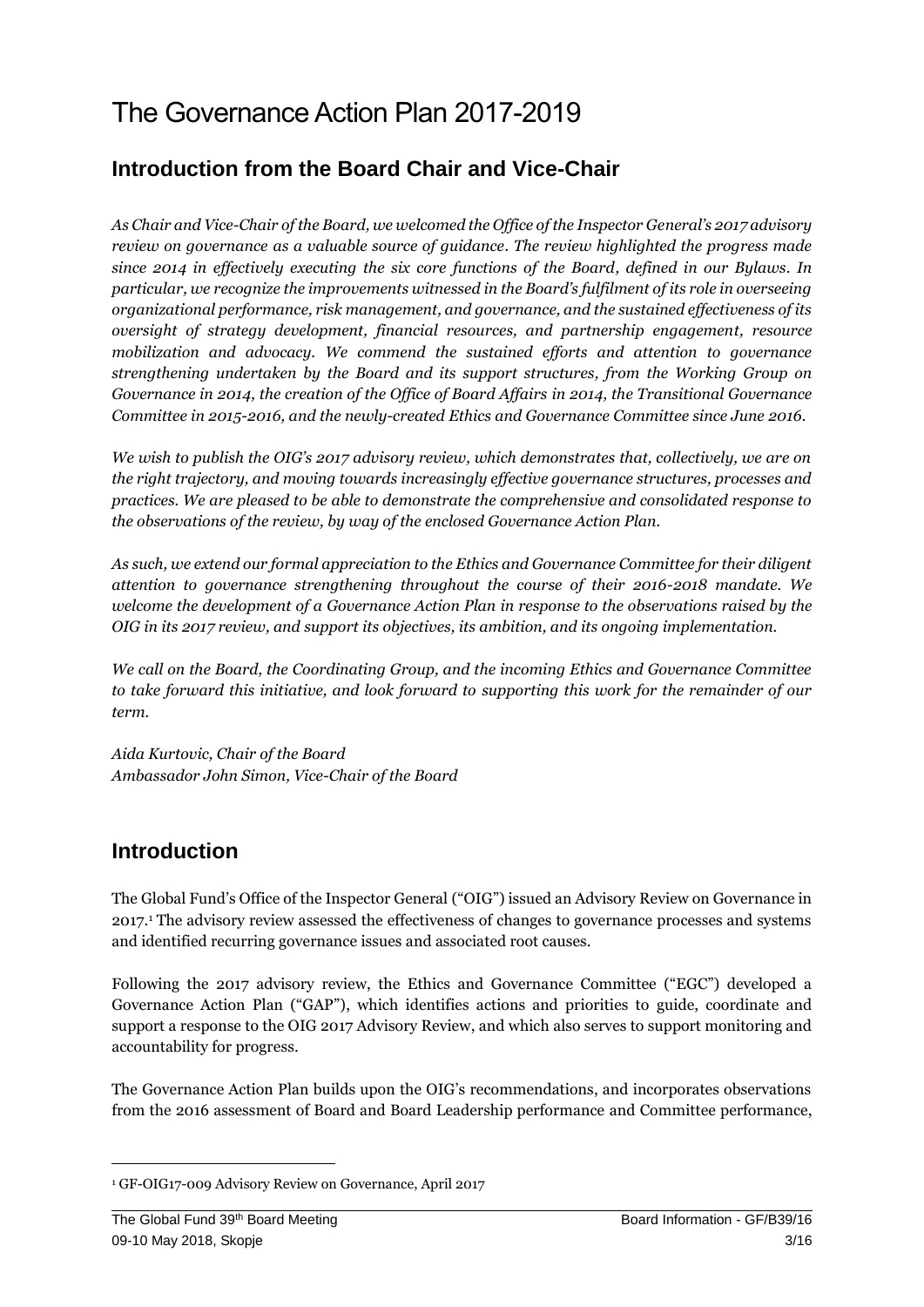reported to the EGC in March 2018. These were conducted under the Board-approved Governance Performance Assessment Framework.<sup>2</sup>

The overarching objective of the Governance Action Plan is to strengthen Global Fund governance effectiveness, in support of the organization's mission and strategic objectives. This document presents a high-level summary of the Governance Action Plan's key objectives and proposed deliverables.

### **Which key findings have informed the Governance Action Plan?**

The OIG's 2017 Advisory Review on Governance noted significant progress in governance structures and processes, as compared to the findings of the OIG's 2014 Advisory Review. <sup>3</sup> Progress included:

- adoption of an enhanced committee structure and the creation of a dedicated Ethics and Governance Committee;
- strengthened governance processes, including for onboarding and resource allocation to implementing constituencies, and the Implementer Group;
- improved attention to skills and competencies in the selection of committee members; and
- regular assessment of Board and committee performance.

However, the 2017 review emphasized that certain longstanding challenges remain. In order to address ongoing governance challenges, the advisory review identified that there is now a need to move beyond processes, to focus on broader structural issues, "inherent conflicts in the governance structures", and "cultural aspects, such as trust and accountability". <sup>4</sup> The OIG's review presented recommendations in relation to:<sup>5</sup>

- The suitability of the **Board's size, structure and composition** in a changing landscape.
- **Managing Board-level conflict of interest** beyond financial interests.
- The need for the Board and committees to **prioritize and focus on strategic matters,**  enabled through both agenda-setting and manageable, focused documentation.
- The need for a mechanism for clear management of **cross-cutting oversight areas**.
- Possible means of better **leveraging the work of the committees**;
- Challenges associated with **maintaining institutional memory**, on both Board and committees, and within constituencies.
- **Behaviours** affecting Board effectiveness, and the inherent conflict in the Global Fund model between inclusiveness and efficiency.

Furthermore, Board and Committee performance assessments conducted under the Board-approved Governance Performance Assessment Framework from 2015-2018 have identified a number of similar themes, many of which overlap with, or complement, the observations of the OIG's review. Reflections and suggestions arising from the performance assessments included:<sup>6</sup>

<sup>2</sup> Governance Performance Assessment Framework, approved September 2015 <https://www.theglobalfund.org/board-decisions/b33-edp18/>

<sup>3</sup> GF-OIG-14-008 Advisory Review on Governance, June 2014

<sup>4</sup> OIG Advisory Review on Governance, April 2017, GF-OIG17-009

<sup>5</sup> OIG Advisory Review on Governance, April 2017, GF-OIG17-009

<sup>6</sup> GF/B36/19: Results of Board and Board Leadership Performance Assessment (November 2016); GF/EGC04/10: Report of Egon Zehnder to the EGC (July 2017); GF/EGC05/12: Egon Zehnder Update and Synthesis for the Ethics and Governance Committee. The summary of observations, reflections and recommendations is taken from various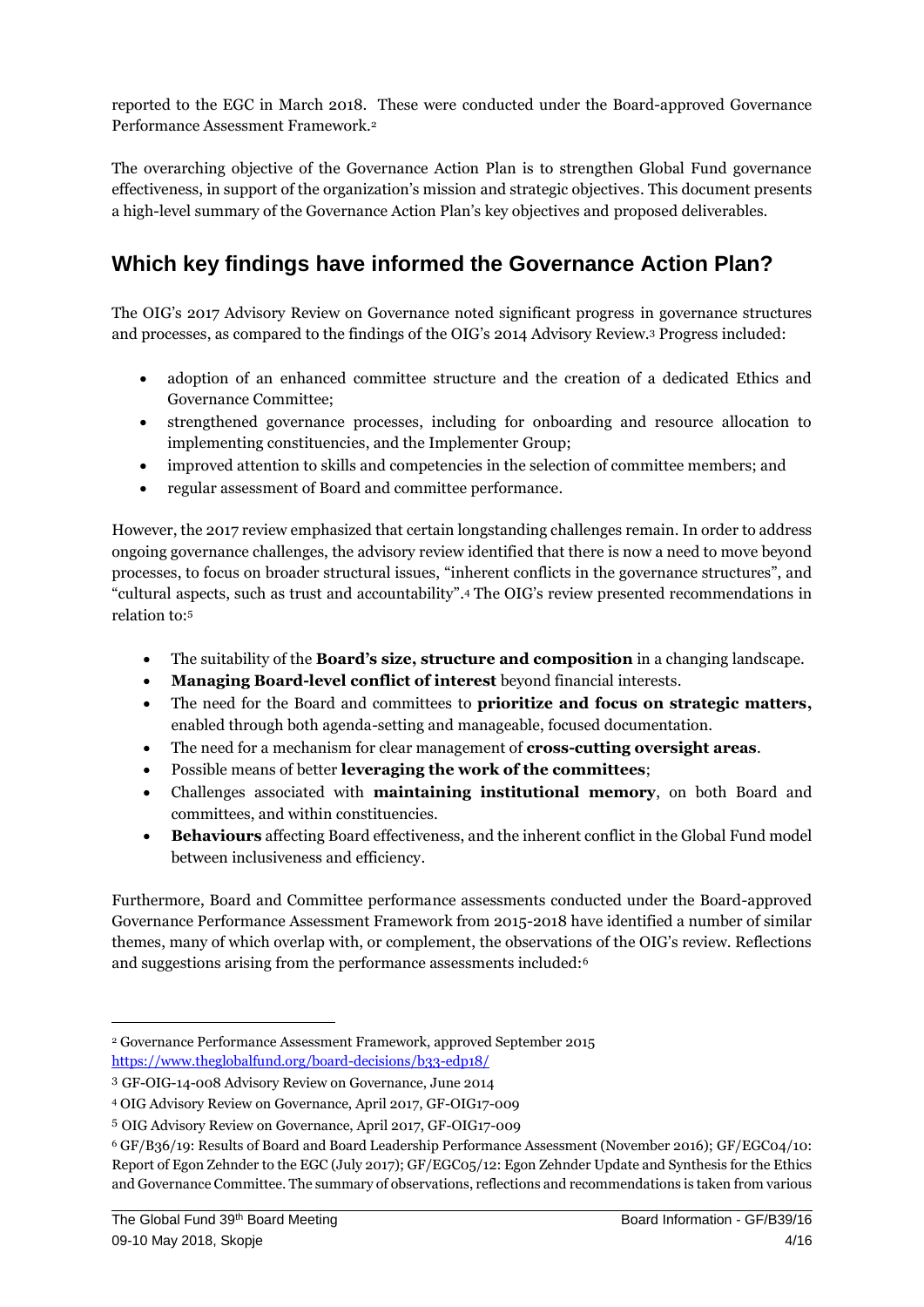- **Cultural matters:** the Board's structure and processes have "overly developed" to balance the inputs of its constituencies, leading to a need for better balance between representation and acting in the interest of the Global Fund. Performance assessments have also revealed of the need to focus on trust and quality of communication for increased effectiveness.
- **Strategic focus:** the Board's agenda should be prioritized to spend more time on strategic and critical issues.
- **Loss of institutional memory:** Board member turnover, short committee terms, and Board size create a degree of complexity and present a potential loss of institutional memory, complicating the performance of core governance responsibilities.
- **Structure of the Board** demonstrates potential for increased effectiveness, possibly drawing on a more central influence of the Board Leadership or the Coordinating Group.
- **Succession planning, leadership and selection processes:** strong and effective Board and committee leaders and members are critical to Board and committee effectiveness, with selection processes being an area for prioritized attention.
- **Processes and decision-making:** the representative and inclusive Board structure requires appropriate processes, structures and leadership to drive focus and accountability for obtaining results.
- **Committee mandates** would benefit from increased clarity, and increased delegation from Board to committees, enabling increased focus on strategic matters at Board level. Management of cross-cutting matters remains an area for attention.

In the course of its two-year term, the EGC has routinely discussed the complex issues outlined above, with the objective of defining and taking forward the multiple work streams in the Governance Action Plan. The EGC has considered possible courses of action and means of bringing incremental and sustainable change, with the overall objective of strengthening Global Fund governance.

In developing the Governance Action Plan, the EGC consulted with both the Inspector General, and with an external consulting firm engaged to conduct governance performance assessments, with the objective of ensuring that the observations and suggestions of both parties were appropriately taken on board.

# **What are the key themes and objectives of the Governance Action Plan?**

In order to present a consolidated response to the observations and reflections provided by the multiple governance reviews and assessments, the Governance Action Plan identifies five principal *Thematic Areas* for attention, with a sixth overarching theme relating to cultural change.

reports and language may be similar to the original publications issued by Egon Zehnder, all of which are hereby cited collectively.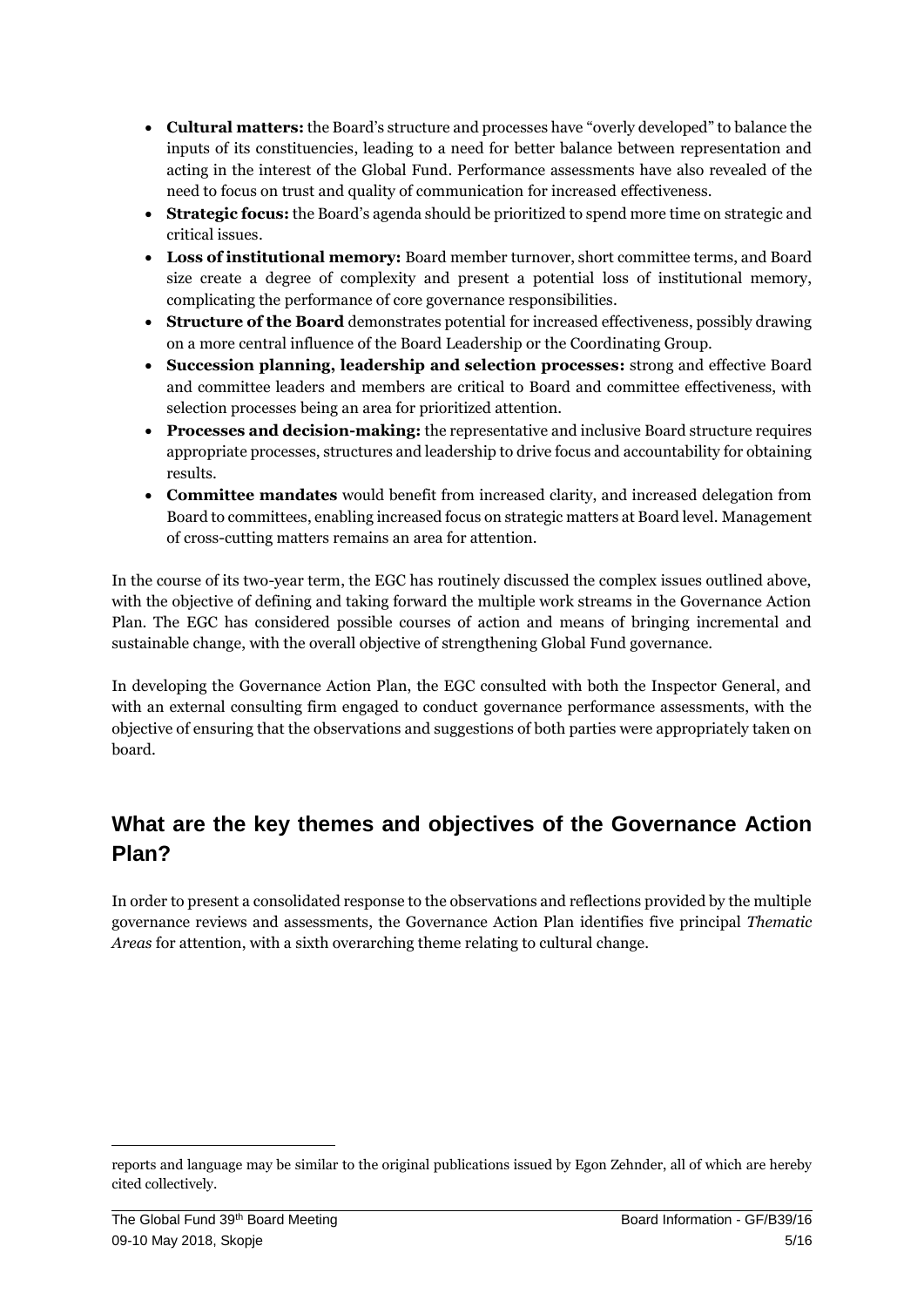#### *Figure 1: Governance Action Plan, Thematic Areas*



For each *Thematic Area,* the EGC has suggested a proposed outcome, or objective, and action items to achieve the outcome. This information is presented as follows:

- *Figure 2* provides an overview of the proposed objective for each *Thematic Area*;
- *Figure 3* below presents a summary of the Governance Action Plan, detailing envisaged action items and key ambitions for each *Thematic Area*; and
- *Annex 1* provides an indicative timeline for implementation of the Governance Action Plan.

The individual work streams detailed in the Governance Action Plan are described and defined based on the information and inputs that the EGC has considered to date. The details within each deliverable may evolve as work continues. Proposals are being developed with due attention to a variety of inputs, from consultation processes with constituencies, to reviews of best practice and guidance from external experts.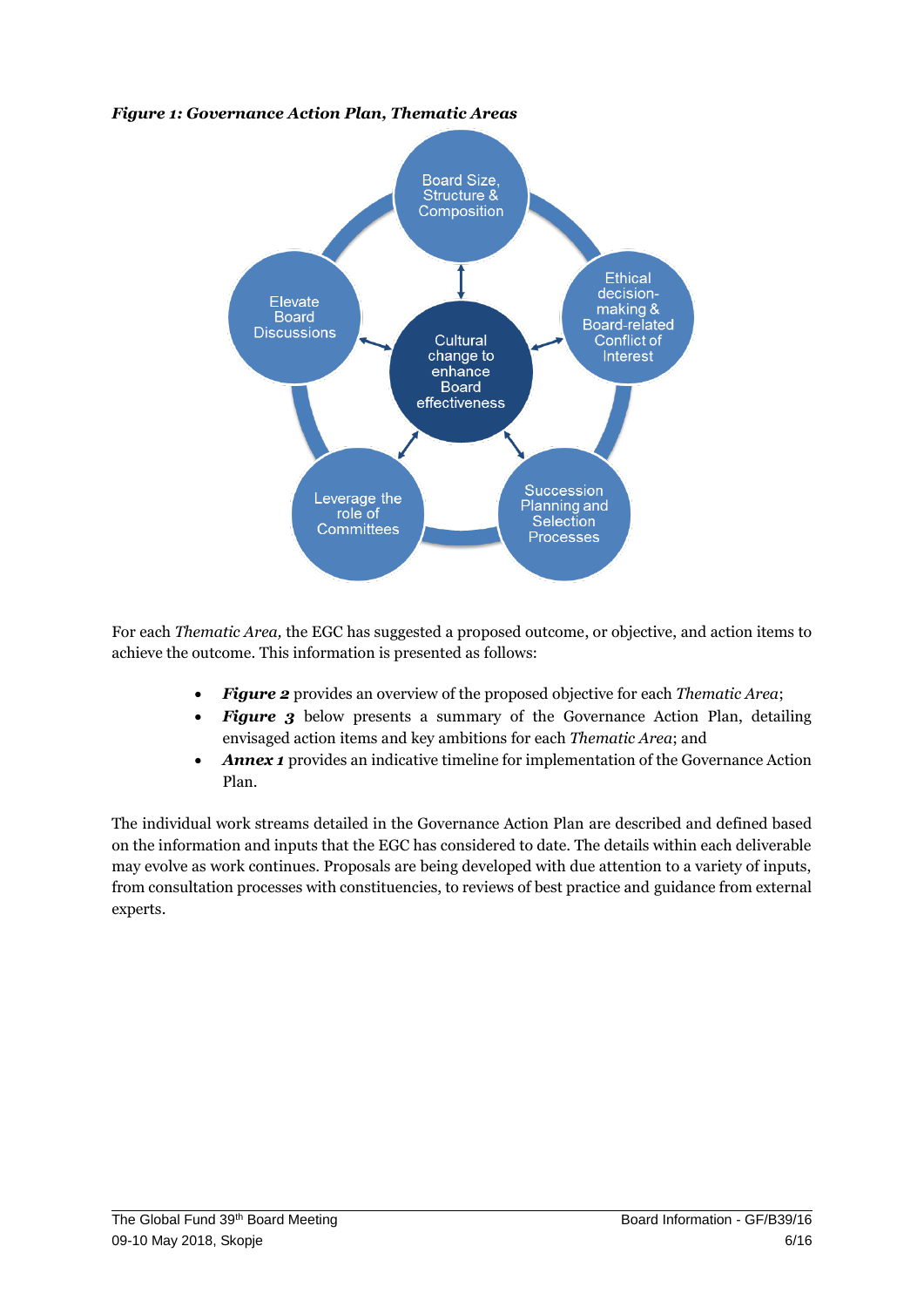#### *Figure 2: Governance Action Plan, Thematic Areas and associated Objectives*

| <b>Thematic Area</b>                                                                  | <b>Objective</b><br><b>Envisaged Action Items</b><br>$\sqrt{2}$                                                                                                                                                                                                                                                                                                                                                                                                                      |
|---------------------------------------------------------------------------------------|--------------------------------------------------------------------------------------------------------------------------------------------------------------------------------------------------------------------------------------------------------------------------------------------------------------------------------------------------------------------------------------------------------------------------------------------------------------------------------------|
| 1. Board size, structure and composition<br>in a changing landscape                   | Board structure and composition are aligned with context<br>in which Global Fund operates; including interim approach<br>to accommodate additional public donors, pending future<br>adjustments to Board structure.<br>✓ Non-voting seat for Additional Public Donors<br>$\checkmark$ Review Board size, structure and composition                                                                                                                                                   |
| 2. Ethical decision-making and managing<br><b>Board-related conflicts of interest</b> | Strong framework for ethical decision-making and<br>management of Board-related conflicts of interest, moving<br>beyond financial interest, and articulating how identified<br>conflicts will be addressed.<br>$\checkmark$ Communications and training on ethics matters<br>$\checkmark$ Revisions to relevant policies and codes                                                                                                                                                   |
| 3. Succession Planning, Selection<br><b>Processes &amp; Skills</b>                    | Effective selection processes and succession planning<br>mechanism covering the Board Leadership, Board Direct<br>Reports, and committees. Appropriate skills and effective<br>institutional memory management.<br>$\checkmark$ Leadership succession plan<br>$\checkmark$ Board leadership selection process<br>$\checkmark$ Committee selection processes<br>$\checkmark$ Constituency Management<br><b>Onboarding Framework</b><br>$\checkmark$                                   |
| 4. Leverage the role of committees                                                    | Effective committee structure (mandates, membership<br>composition and terms, and overall functioning) and<br>Coordinating Group, to ensure appropriate delegation to<br>enable the Board to fulfill its six core functions effectively.<br>Strengthen effectiveness; review mandate clarity<br>$\checkmark$<br>$\checkmark$ Consider review of committee structure                                                                                                                  |
| <b>5. Elevate Board Discussions</b>                                                   | Board and committee meetings are strategically-focused,<br>with (1) prioritized work plans and agendas; (2) effective<br>documentation; (3) management of cross-cutting matters;<br>and (4) effective consultation and information-sharing<br>Criteria for agenda-setting<br>$\checkmark$ Consolidated governance work plan<br>$\checkmark$ Information sharing and consultation processes<br>Mechanism for cross-cutting matters<br>$\checkmark$<br><b>Board documentation</b><br>✓ |
| 6. Cultural change to enhance Board<br>effectiveness (overarching theme)              | The Board demonstrates a culture of accountability and<br>trust. Board culture and dynamics are aligned to the work<br>it needs to accomplish and the organizational context.<br>Assessment of Board culture                                                                                                                                                                                                                                                                         |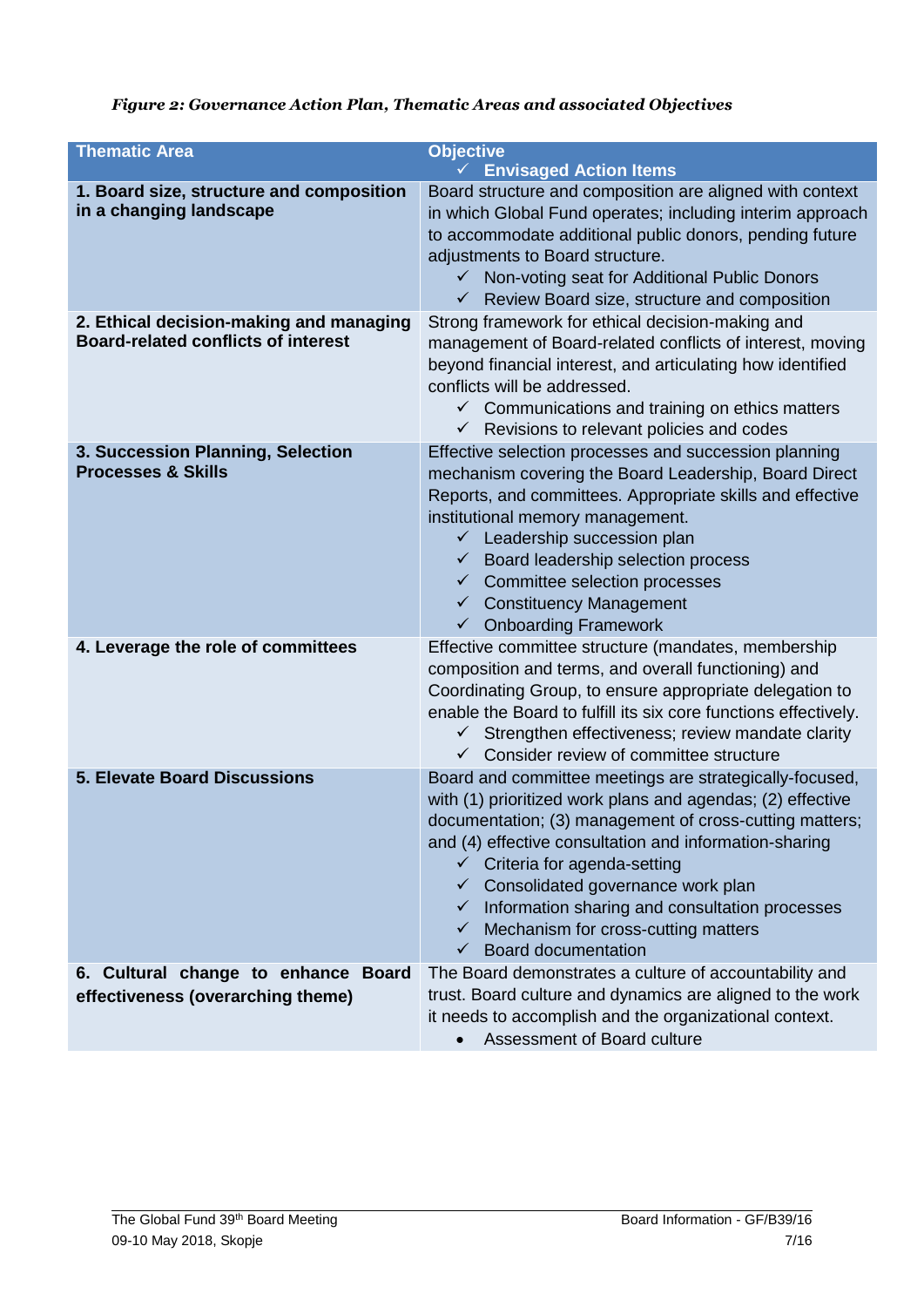| <b>Objective</b>                                                                                                                                                                                                     | <b>Action Items</b>                                                                                                                                                                                                                                                                                                                                                                                                                                                                                                                                                                                               | <b>Accountability</b> | <b>Status</b>                                                                                   | <b>Timeline</b> |
|----------------------------------------------------------------------------------------------------------------------------------------------------------------------------------------------------------------------|-------------------------------------------------------------------------------------------------------------------------------------------------------------------------------------------------------------------------------------------------------------------------------------------------------------------------------------------------------------------------------------------------------------------------------------------------------------------------------------------------------------------------------------------------------------------------------------------------------------------|-----------------------|-------------------------------------------------------------------------------------------------|-----------------|
|                                                                                                                                                                                                                      |                                                                                                                                                                                                                                                                                                                                                                                                                                                                                                                                                                                                                   |                       | (Mar '18)                                                                                       |                 |
|                                                                                                                                                                                                                      | 1. Board Size, Structure and Composition in a changing landscape                                                                                                                                                                                                                                                                                                                                                                                                                                                                                                                                                  |                       |                                                                                                 |                 |
| Board structure and<br>composition are aligned with<br>context in which Global Fund<br>operates; including interim<br>approach to accommodate                                                                        | 1.A. Adopt interim solution to accommodate additional public<br>donors in the Board structure<br>Board creates a non-voting seat for countries who fulfil eligibility<br>$\bullet$<br>requirements enabling additional public donors to be represented at<br>governance level.<br>Donor Group reviews criteria providing a future route into the voting<br>$\bullet$<br>constituencies of the Board for additional public donors who fulfil<br>defined eligibility requirements.                                                                                                                                  | Board                 | In progress<br>New constituency<br>created Nov 2018.<br>Donor Group<br>proposal due May<br>2018 | 2017-2018       |
| additional public donors<br>pending possible future<br>adjustments to Board<br>structure.                                                                                                                            | 1.B. Develop proposal on Board size, structure and composition<br>Board engages in revisiting the review conducted by the Transitional<br>Governance Committee in 2016, considering key principles, questions<br>and options to ensure the Board remains fit for purpose within the 21st<br>century global health landscape. Considerations may include<br>mechanisms to balance inclusiveness and effectiveness, the continued<br>relevance of the voting group structure, and the roles of Board<br>leadership, the Coordinating Group, and the Partnership Forum.                                              | Board                 | <b>Initiated</b><br><b>EGC</b> discussions<br>during 2016-2018<br>term.                         | 2018-2020       |
|                                                                                                                                                                                                                      | 2. Ethical decision-making and managing Board-related conflict of interest                                                                                                                                                                                                                                                                                                                                                                                                                                                                                                                                        |                       |                                                                                                 |                 |
| Strong framework for ethical<br>decision-making and<br>management of Board-related<br>conflicts of interest, moving<br>beyond financial interest, and<br>articulating how identified<br>conflicts will be addressed. | 2.A. Deliver regular communications and training regarding ethics<br>and conflict of interest-related matters<br>Governance Officials receive clear training and guidance regarding<br>$\bullet$<br>identification and mitigation of actual or perceived conflict of interest.<br>Clear messaging supports understanding of duty of care to the Global<br>$\bullet$<br>Fund, clarifies Governance Officials' representative roles, reinforces<br>collective responsibility for decision-making which is guided by our<br>core values and principles, and supports a culture of transparency and<br>accountability | <b>Ethics Office</b>  | Ongoing<br>inductions and<br>guidance                                                           | Ongoing         |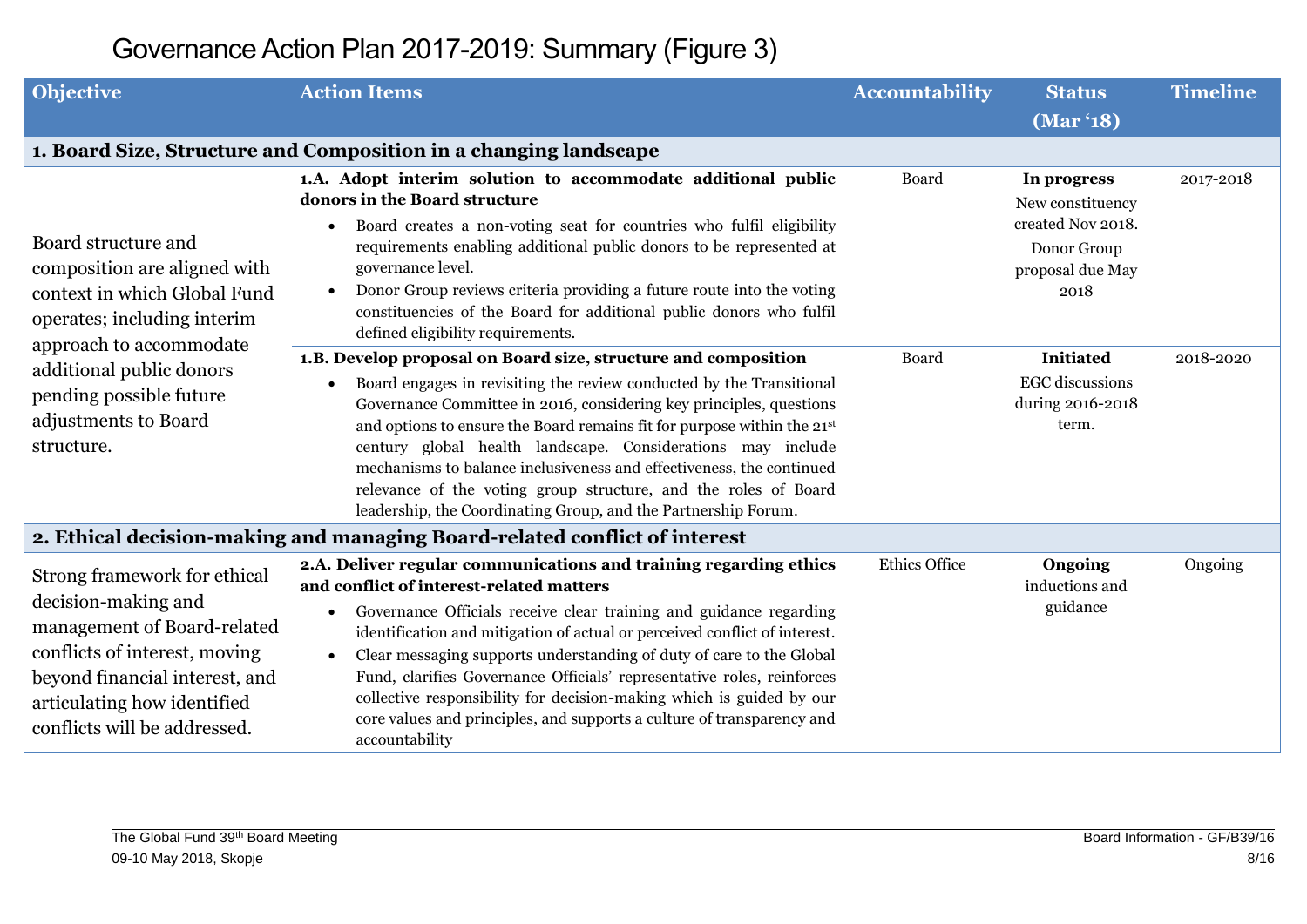| <b>Objective</b>                                                                                                                                                                                                               | <b>Action Items</b>                                                                                                                                                                                                                                                                                                                                                                                                                                                                                                                                                                                                                                                                                                                                                                                                                                                                                                                                                                                    | <b>Accountability</b> | <b>Status</b>                                                                                                                                                                                               | <b>Timeline</b>   |
|--------------------------------------------------------------------------------------------------------------------------------------------------------------------------------------------------------------------------------|--------------------------------------------------------------------------------------------------------------------------------------------------------------------------------------------------------------------------------------------------------------------------------------------------------------------------------------------------------------------------------------------------------------------------------------------------------------------------------------------------------------------------------------------------------------------------------------------------------------------------------------------------------------------------------------------------------------------------------------------------------------------------------------------------------------------------------------------------------------------------------------------------------------------------------------------------------------------------------------------------------|-----------------------|-------------------------------------------------------------------------------------------------------------------------------------------------------------------------------------------------------------|-------------------|
|                                                                                                                                                                                                                                |                                                                                                                                                                                                                                                                                                                                                                                                                                                                                                                                                                                                                                                                                                                                                                                                                                                                                                                                                                                                        |                       | (Mar '18)                                                                                                                                                                                                   |                   |
|                                                                                                                                                                                                                                | 2.B. Adopt necessary policy and procedure revisions<br>Review of ethics-related policies and procedures, to align, clarify,<br>$\bullet$<br>consolidate and consider non-financial conflict of interest. (Includes<br>Ethics and Integrity Framework, Policy on Ethics and Conflict of<br>Interest, Code of Ethical Conduct for Governance Officials)                                                                                                                                                                                                                                                                                                                                                                                                                                                                                                                                                                                                                                                  | Board                 | Planned                                                                                                                                                                                                     | 2018-2019         |
|                                                                                                                                                                                                                                | 3. Succession planning, selection processes and skills                                                                                                                                                                                                                                                                                                                                                                                                                                                                                                                                                                                                                                                                                                                                                                                                                                                                                                                                                 |                       |                                                                                                                                                                                                             |                   |
| Effective selection processes<br>and succession planning<br>mechanism covering the<br>Board Leadership, Board<br>Direct Reports, and<br>committees. Appropriate<br>skills and effective<br>institutional memory<br>management. | 3.A. Develop Leadership Succession Plan<br>Board leadership and Committee leadership selection processes<br>$\bullet$<br>incorporate mechanisms to facilitate succession planning, leadership<br>development and continuity.<br>Staggered leadership terms are maintained between the Executive<br>$\bullet$<br>Director and Board leadership<br>3.B. Adopt enhanced Board Leadership Selection Process and<br><b>Terms of Reference</b><br>Selection process for Board Chair and Vice-Chair draws on best<br>practice, is aligned with the nature of their roles as neutral leaders of<br>the Board as a whole, and is as transparent, objective and competency-<br>based as possible. Process allows time for highly-qualified nominees to<br>be identified; enables assessment of complementarity, and potentially<br>considers additional sources of suitable candidates.<br>Review of TORs to assess and ensure clarity of mandate, including<br>between Board Leadership and Executive Director. | Board<br>Board, EGC   | <b>Initiated</b><br>Lessons learned<br>from 2017-2018<br>selection processes<br>discussed at EGC<br>In progress<br>Board discussion<br>Nov 2017;<br>consultations Q1-2<br>2018; Decision<br><b>May 2018</b> | 2018<br>2017-2018 |
|                                                                                                                                                                                                                                | 3.C. Adopt enhanced Committee Leadership and Membership<br><b>Selection Processes</b><br>Competency-based selection process for committee leadership and<br>membership draws on best practice, and lessons learned from 2017-<br>2018 committee selection processes. Enhanced process may<br>incorporate mechanisms to reflect key principles of leadership                                                                                                                                                                                                                                                                                                                                                                                                                                                                                                                                                                                                                                            | Board, EGC            | <b>Initiated</b><br>Lessons learned<br>from 2017-2018<br>processes<br>discussed at EGC                                                                                                                      | 2018              |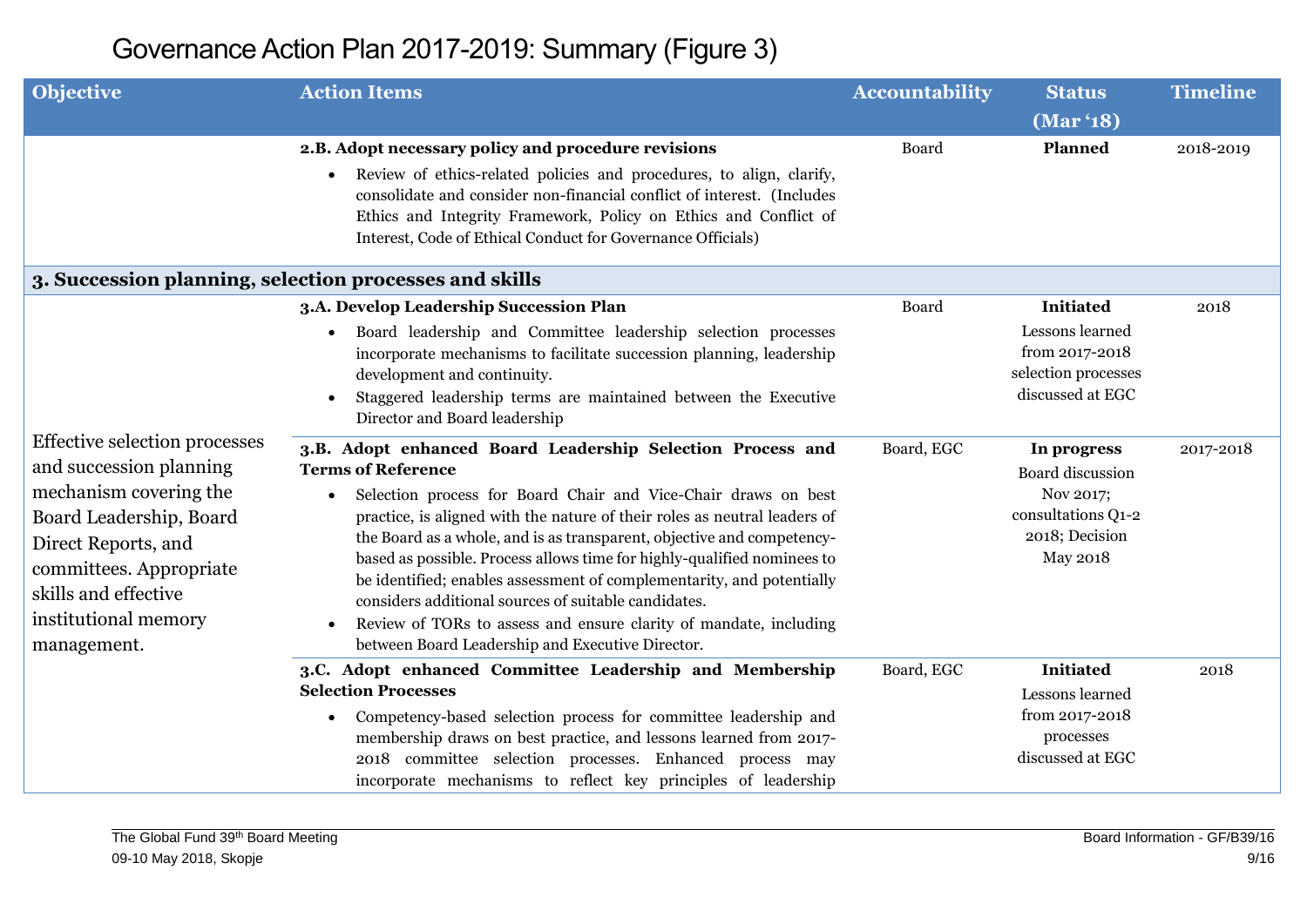| <b>Objective</b>                                                                                                                            | <b>Action Items</b>                                                                                                                                                                                                                                                                                                                                                                                                                        | <b>Accountability</b> | <b>Status</b>                                                                                | <b>Timeline</b> |
|---------------------------------------------------------------------------------------------------------------------------------------------|--------------------------------------------------------------------------------------------------------------------------------------------------------------------------------------------------------------------------------------------------------------------------------------------------------------------------------------------------------------------------------------------------------------------------------------------|-----------------------|----------------------------------------------------------------------------------------------|-----------------|
|                                                                                                                                             |                                                                                                                                                                                                                                                                                                                                                                                                                                            |                       | (Mar '18)                                                                                    |                 |
|                                                                                                                                             | complementarity, balancing continuity and renewal, enabling<br>continuity and strengthening institutional memory management.<br>Options may include formal leadership succession planning, review of<br>membership terms, review of criteria for selection and their<br>implementation, and rotation of seats for balanced representation.                                                                                                 |                       |                                                                                              |                 |
|                                                                                                                                             | 3.D. Issue revised Constituency Management Guidelines and                                                                                                                                                                                                                                                                                                                                                                                  | EGC, Office of        | In progress                                                                                  | 2017-2018       |
|                                                                                                                                             | <b>Guidance for Dispute Resolution</b>                                                                                                                                                                                                                                                                                                                                                                                                     | <b>Board Affairs</b>  | Principles for                                                                               |                 |
|                                                                                                                                             | Revised Guidelines provide guidance for strong internal management,<br>$\bullet$<br>including nomination and selection processes, institutional memory<br>management, and management of ethics-related matters.<br>Introduction of Guidance for Dispute Resolution provides mechanism<br>$\bullet$<br>for constituencies to resolve internal disputes, and a clear escalation<br>procedure for matters that cannot be resolved internally. | ("OBA")               | constituency<br>management and<br>guidance note for<br>dispute resolution<br>reviewed by EGC |                 |
|                                                                                                                                             | 3.E. Implement Onboarding Framework for Governance Officials                                                                                                                                                                                                                                                                                                                                                                               | EGC, OBA              | Implementation                                                                               | Ongoing         |
|                                                                                                                                             | Onboarding Framework for all Governance Officials strengthens<br>$\bullet$<br>onboarding support, facilitates continuing development, enables<br>continuity and handover between leadership and committee terms,<br>and identifies and fills skills gaps.                                                                                                                                                                                  |                       | Framework<br>reviewed by EGC<br>Mar 2018.                                                    |                 |
| 4. Leverage the role of committees                                                                                                          |                                                                                                                                                                                                                                                                                                                                                                                                                                            |                       |                                                                                              |                 |
| Effective committee structure<br>(mandates, membership)<br>composition and terms, and<br>overall functioning) and<br>Coordinating Group, to | 4.A. Strengthen Committee effectiveness including clarity of<br>mandates<br>Committee mandates, delegation of authority and assignment of cross-<br>cutting matters are clear, appropriate and efficient. Specific focus on<br>supporting Board in core functions of overseeing risk management and<br>organizational performance. [See also action item 5.D.]                                                                             | Board, EGC            | <b>Initiated</b><br><b>EGC</b> input Mar<br>2018.                                            | 2018            |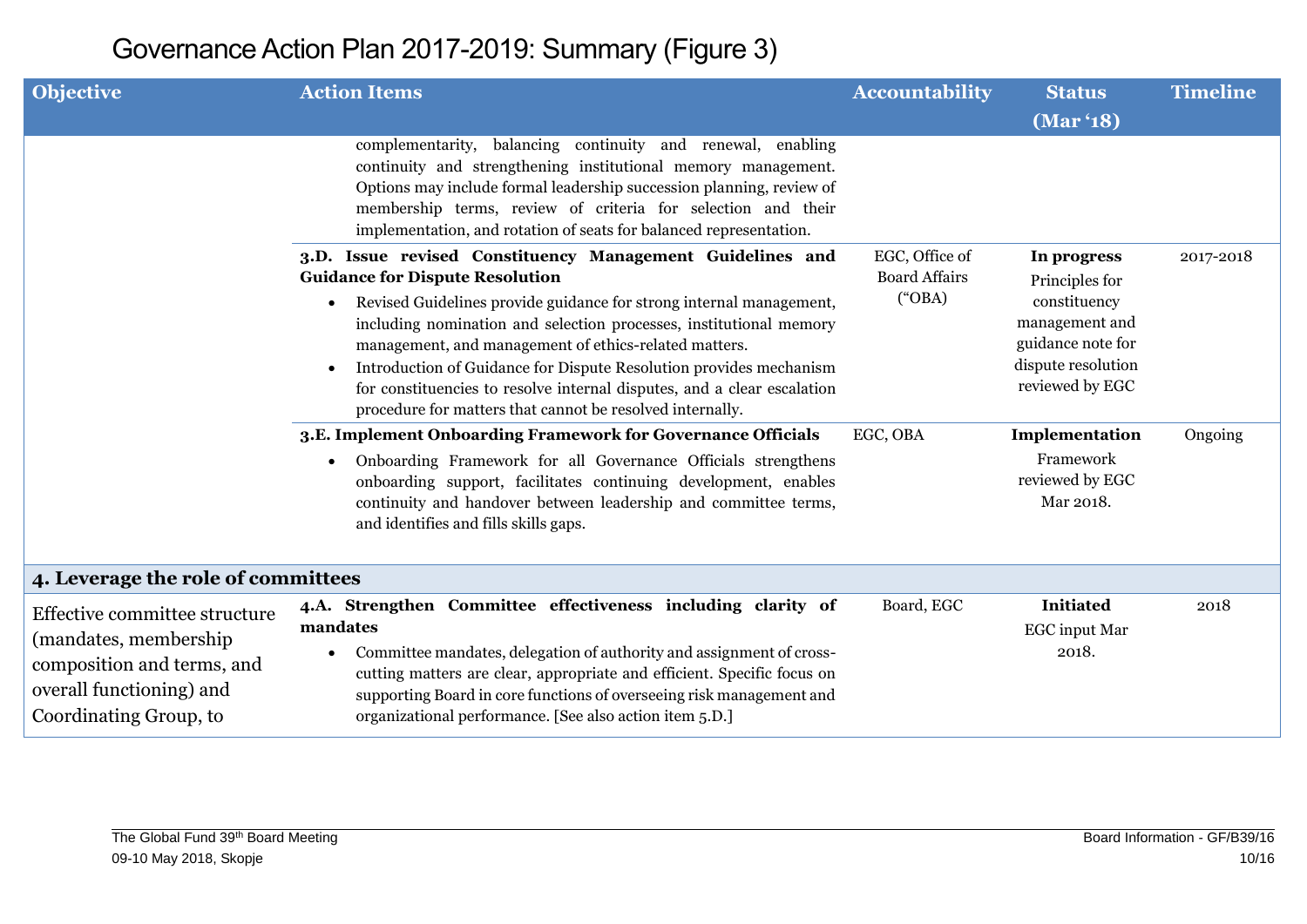| <b>Objective</b>                                                                                          | <b>Action Items</b>                                                                                                                                                                                                                                                  | <b>Accountability</b> | <b>Status</b>                   | <b>Timeline</b> |
|-----------------------------------------------------------------------------------------------------------|----------------------------------------------------------------------------------------------------------------------------------------------------------------------------------------------------------------------------------------------------------------------|-----------------------|---------------------------------|-----------------|
|                                                                                                           |                                                                                                                                                                                                                                                                      |                       | (Mar '18)                       |                 |
| ensure appropriate delegation<br>to enable the Board to fulfill<br>its six core functions<br>effectively. | 4.B. Consider review of overall effectiveness of Enhanced<br><b>Governance Structure</b><br>Placeholder for Board and EGC to consider whether a review of the<br>$\bullet$<br>current committee structure is required, possibly following two terms<br>in operation. | Board, EGC            | Not started                     | 2019/2020       |
| 5. Elevate Board discussions                                                                              |                                                                                                                                                                                                                                                                      |                       |                                 |                 |
|                                                                                                           | 5.A. Implement criteria for strategic agenda-setting                                                                                                                                                                                                                 | Board leadership,     | Implementation                  | Ongoing         |
|                                                                                                           | Meeting agendas prioritize matters for decision or strategic direction,<br>$\bullet$                                                                                                                                                                                 | CG                    | In use since 38th               |                 |
|                                                                                                           | items impacting on achievement of strategic objectives, and according<br>to level of risk.                                                                                                                                                                           | <b>OBA</b>            | Board Meeting,<br>November 2017 |                 |
|                                                                                                           | 5.B. Develop consolidated governance work plan for Board and<br>committees                                                                                                                                                                                           | OBA, CG               | <b>Initiated</b>                | 2018            |
| Board and committee<br>meetings are strategically-                                                        | Holistic work plan anchored to core functions of Board and Strategic<br>$\bullet$<br>Objectives supports strategic planning, prioritization and focus.                                                                                                               |                       |                                 |                 |
| focused, with (1) prioritized                                                                             | 5.C. Strengthen information-sharing and constituency                                                                                                                                                                                                                 | OBA, CG               | Ongoing                         | Ongoing         |
|                                                                                                           | consultation processes                                                                                                                                                                                                                                               |                       |                                 |                 |
| work plans and agendas; (2)<br>effective documentation;                                                   | Constituency input is facilitated at committee level through observer<br>$\bullet$<br>participation and written statements to committee leadership.                                                                                                                  |                       |                                 |                 |
| (3) management of cross-<br>cutting matters; and                                                          | Structured consultation processes support inclusive development of<br>$\bullet$<br>key initiatives ahead of proposal to Board.                                                                                                                                       |                       |                                 |                 |
| (4) effective consultation and                                                                            | 5.D. Define responsibilities, process and parameters for                                                                                                                                                                                                             | CG, EGC               | In progress                     | 2018            |
|                                                                                                           | management of cross-cutting issues                                                                                                                                                                                                                                   |                       | "Lead Committee"                |                 |
| information-sharing                                                                                       | Ensuring that roles, responsibilities, and engagement mechanisms<br>$\bullet$                                                                                                                                                                                        |                       | model under                     |                 |
|                                                                                                           | are clear, efficient and implemented for each cross-cutting matter.                                                                                                                                                                                                  |                       | discussion at CG.               |                 |
|                                                                                                           | 5.E. Redevelop Board reporting approach                                                                                                                                                                                                                              | CG, OBA               | In progress                     | Ongoing         |
|                                                                                                           | Board and committee materials facilitate analysis in support of<br>$\bullet$                                                                                                                                                                                         |                       | Launched Nov                    |                 |
|                                                                                                           | effective Board deliberations, leverage committee inputs and                                                                                                                                                                                                         |                       | 2017. Continuous                |                 |
|                                                                                                           | discussions, and are clear, concise and accessible. Alternative                                                                                                                                                                                                      |                       | improvement                     |                 |
|                                                                                                           | reporting styles are considered, including consolidated reporting.                                                                                                                                                                                                   |                       | ongoing.                        |                 |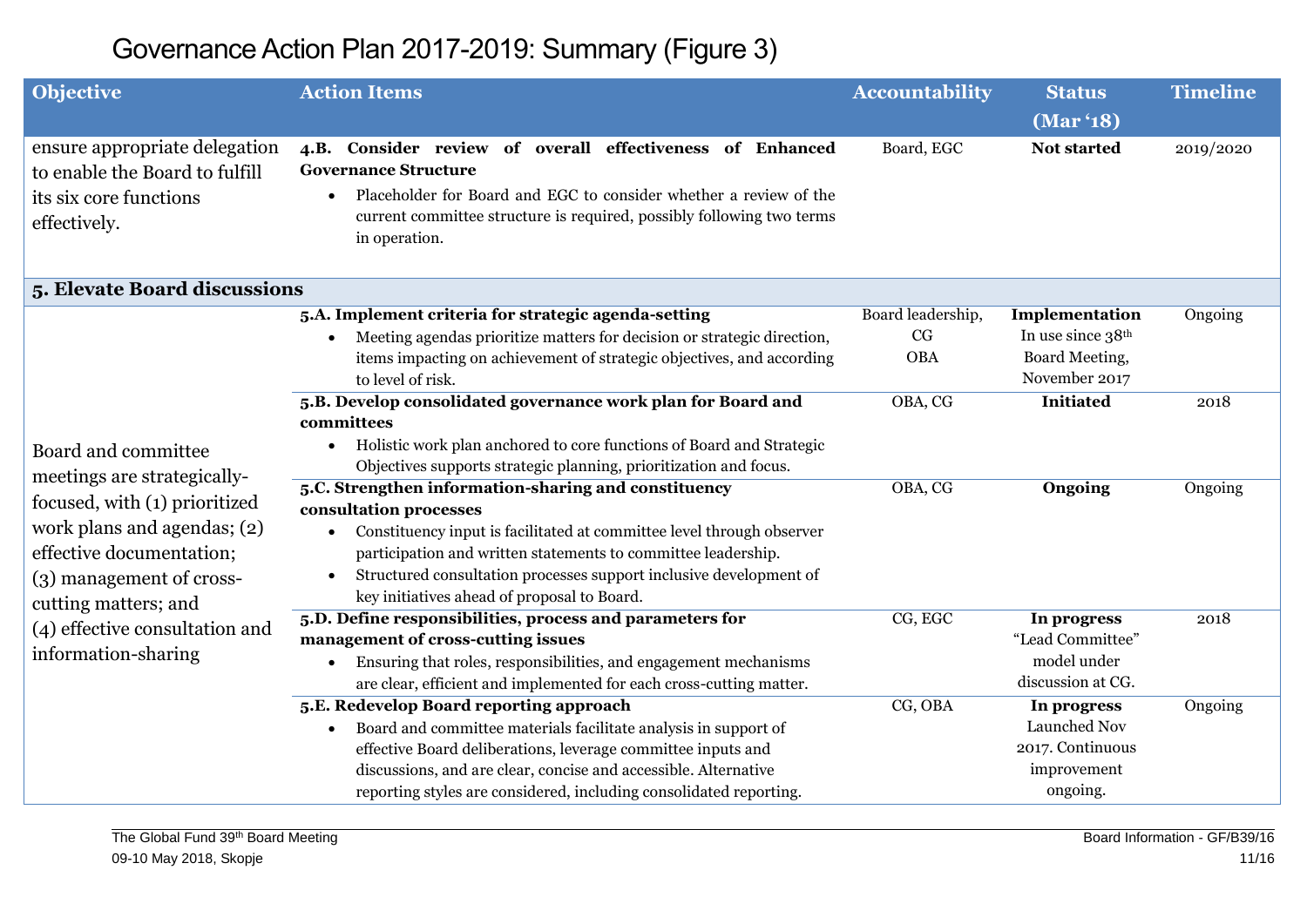| <b>Objective</b>                                                                                                                                                              | <b>Action Items</b>                                                                                                                                               | <b>Accountability</b>      | <b>Status</b> | <b>Timeline</b> |
|-------------------------------------------------------------------------------------------------------------------------------------------------------------------------------|-------------------------------------------------------------------------------------------------------------------------------------------------------------------|----------------------------|---------------|-----------------|
|                                                                                                                                                                               |                                                                                                                                                                   |                            | (Mar '18)     |                 |
|                                                                                                                                                                               | 6. Cultural change to enhance Board effectiveness (overarching theme)                                                                                             |                            |               |                 |
| The Board demonstrates a<br>culture of accountability and<br>trust. Board culture and<br>dynamics are aligned to the<br>work it needs to accomplish<br>and the organizational | <b>6.A. Conduct an assessment of Board Culture</b><br>Consider assessment in order to establish need and objectives for any<br>future Board culture work streams. | Board, Board<br>leadership | Not started   | 2018-2019       |
| context.                                                                                                                                                                      |                                                                                                                                                                   |                            |               |                 |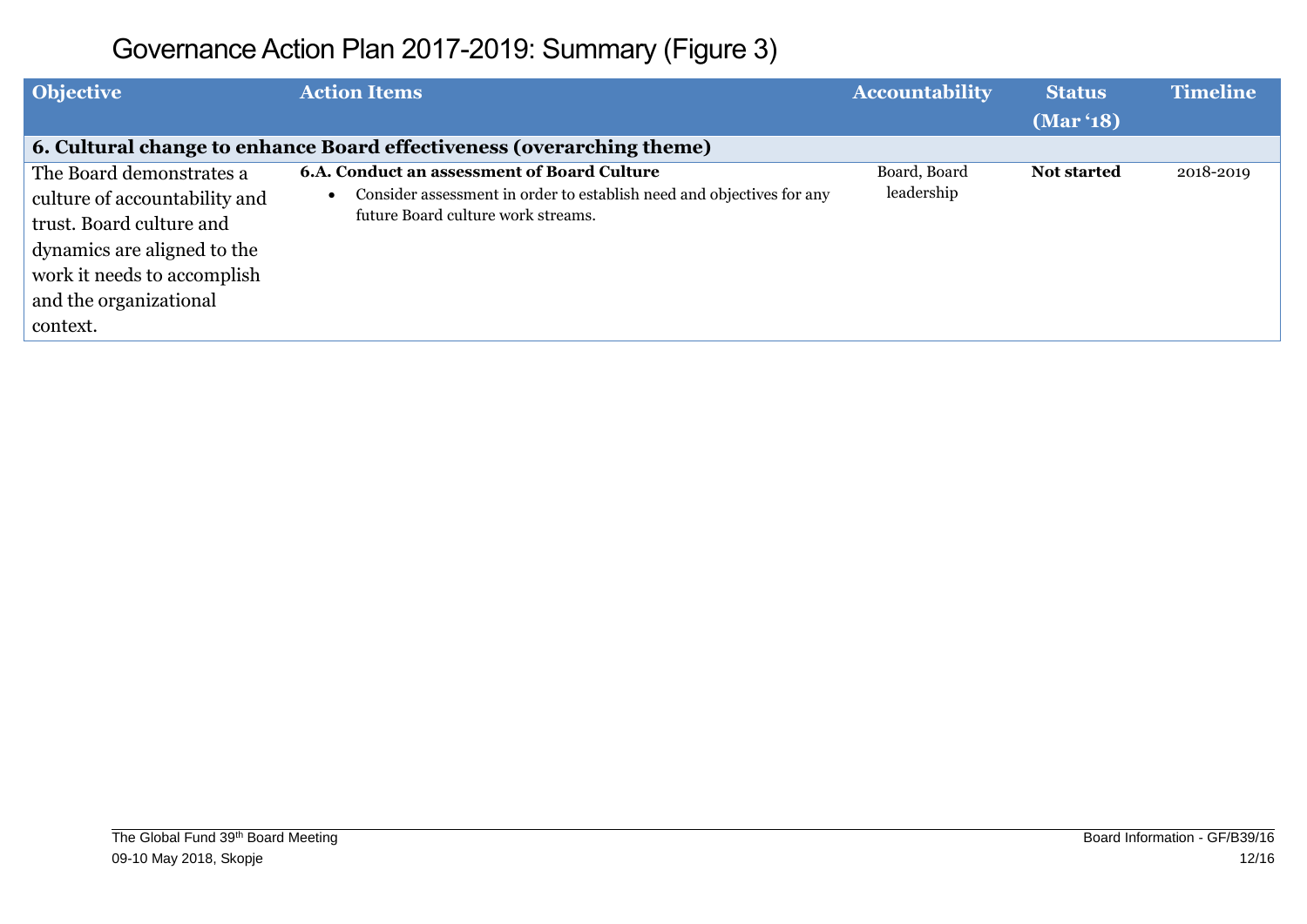### **What are the priorities?**

The EGC has identified the following action items presented in the Governance Action Plan as priority areas with most potential to further strengthen Global Fund governance.

**1.B. Develop proposal on Board size, structure and composition 3.B. Adopt enhanced Board Leadership Selection Process and Terms of Reference 3.C. Adopt enhanced Committee Leadership and Membership Selection Processes 4.A. Strengthen committee effectiveness including clarity of mandates 5.D. Define responsibilities, process and parameters for management of crosscutting issues 5.A. Implement criteria for strategic agenda-setting**

In addition, the Committee Performance Assessment conducted in early 2018 called on survey participants<sup>7</sup> to comment on the objectives of the Governance Action Plan. Comments received indicate support for the *Thematic Areas* identified and the importance of focusing particularly on Board leadership selection process.

### **What is the progress to date?**

Since the first development of the Governance Action Plan in July-September 2017, multiple work streams have made progress towards the overall objectives of the Governance Action Plan, with progress updates submitted to the EGC in October 2017 and March 2018.<sup>8</sup>

**1. Board size, structure and composition.** In November 2017, the Board adopted a decision to create a non-voting constituency for additional public donors who are not represented within the Donor voting group and who have pledged a minimum of USD 10 million in the current replenishment period. Eligible countries have been invited to join, and the new constituency is currently in the process of being put in place, with the ambition of enabling its participation in the May 2018 Board meeting. In addition, the EGC, led by an internal working group, held regular strategic discussions on the broader issue of Board size, structure and composition. These reflections will be shared with the incoming EGC to inform future considerations on this matter.<sup>9</sup>

**2. Ethical decision-making and managing Board-related conflicts of interest.** The Ethics Officer conducted a training session on ethics at the  $37<sup>th</sup>$  Board Meeting (May 2017), and regular virtual training at the biannual Governance Official onboarding program. Policy reviews are planned for EGC and Board consideration in Q1-2 2018.<sup>10</sup>

<sup>7</sup> Survey participants included Board and committee members, the Coordinating Group, and relevant members of the Secretariat and the OIG.

<sup>8</sup> GF/EGC05/13: Governance Action Plan (October 2017), and GF/EGC06/10: Governance Action Plan Progress Update (March 2018)

<sup>9</sup> GF/B38/03: Proposal to Integrate Additional Public Donors (November 2017)

<sup>10</sup> GF/B39/14: Annual Report of the Ethics Officer (May 2018)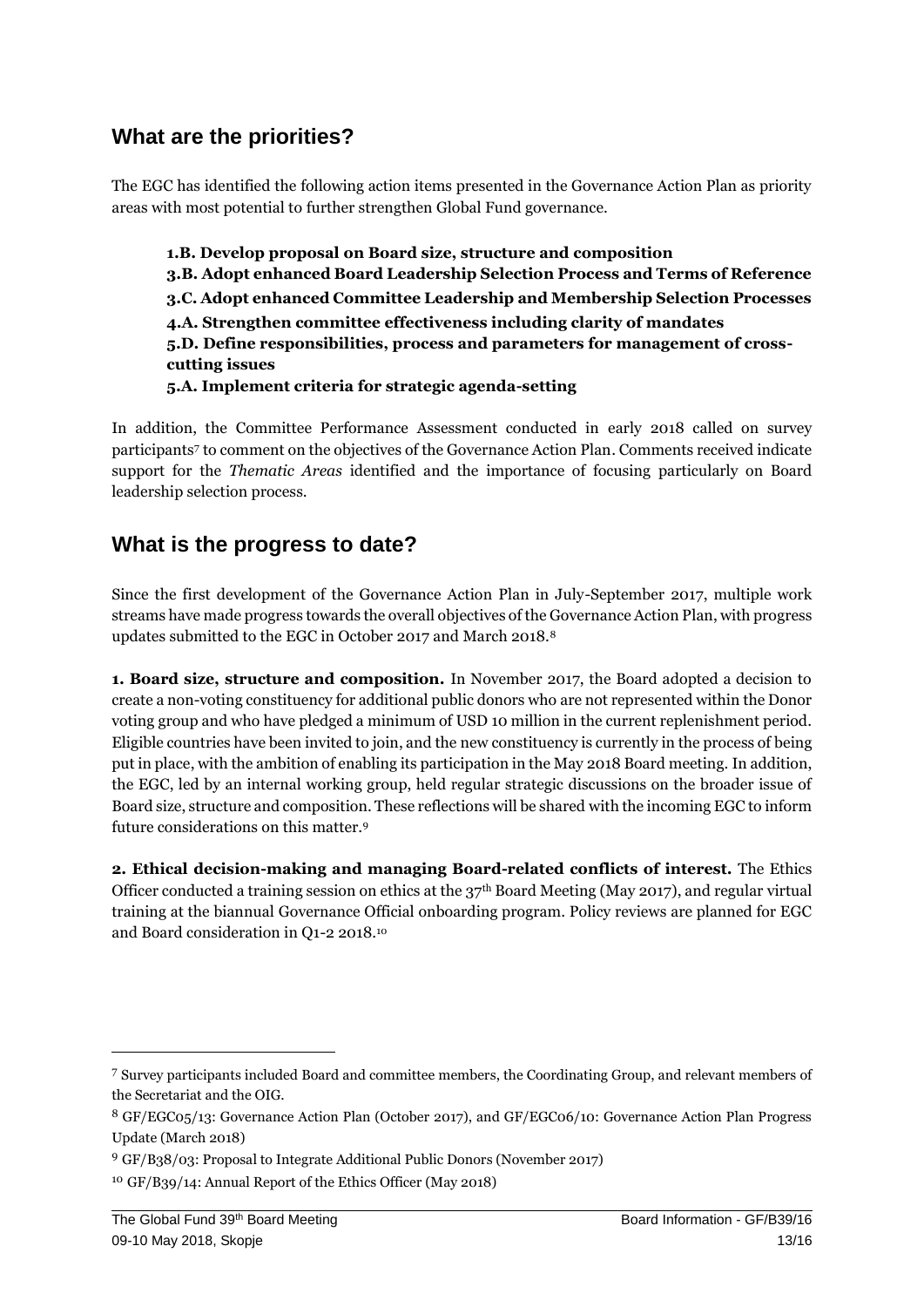#### **3. Succession Planning, Selection Processes and Skills.**

The EGC has focused considerable efforts on this Thematic Area.

Of particular significance, the EGC, following an iterative, consultative and inclusive development process, is due to submit to the Board in May 2018 a proposal to strengthen the **Board Leadership selection process**. The EGC welcomed the expression of support received from constituencies in support of this work stream.

In 2017-2018, the EGC proposed enhancements to **committee selection processes** for both the leadership and membership selection processes, aimed at ensuring a diverse pool of qualified candidates, improving understanding of role requirements and time commitment, and strengthening process transparency and trust.

Regarding **constituency management**, the EGC has reviewed principles to guide the revision of the Constituency Management Guidelines with specific focus on processes to select members, and management of institutional memory. In addition, the committee provided input to a Guidance Note for management or escalation of internal disputes.<sup>11</sup>

Finally, the EGC has reviewed and supports the **Onboarding Framework** developed by the Office of Board Affairs, which sets out a robust, multi-stage approach to provide Board and committee members with clarity of understanding of roles and responsibilities, and the base of knowledge and skills, to effectively carry out their duties. A tailored approach for Board and committee leadership reflects the specific importance of leadership roles to the overall effectiveness of Board and committee functioning.<sup>12</sup>

#### **4. Leverage the role of committees.**

The EGC initiated a review of **committee mandate clarity**, providing guidance to the Secretariat in March 2018 to take forward this review, with specific focus on ensuring clearly-defined **responsibility for cross-cutting matters**. The EGC has also placed particular emphasis on the importance of establishing a mechanism for **management of cross-cutting matters** (also covered under action item 5.D.), noting that this work stream has a particular influence both on elevating Board discussions, and on enhancing committee effectiveness.

#### **5. Elevate Board discussions.**

Prioritized **criteria for strategic agenda-setting** were introduced ahead of the 38th Board Meeting (November 2017), and will be rolled out to committees in 2018. The onboarding of Board and committee leadership will emphasize this approach. The **Board documentation** approach was redesigned in Q3 2017, and piloted at the  $38<sup>th</sup>$  Board Meeting, following formal training of relevant staff. The new reporting approach was rolled out to committees in 2018, and will receive continued attention until it is embedded. Finally, work to define roles, responsibilities and mechanisms for the effective management of **cross-cutting matters** has received attention at the Coordinating Group, following a proposal submitted by the EGC. Cross-cutting matters remain challenging. As such, continued focus will be required in order to define and implement a suitably effective mechanism.

<sup>11</sup> GF/EGC06/15 Board Constituency Dispute Resolution (March 2018)

<sup>12</sup> GF/EGC06/12 Update on Onboarding Framework (March 2018)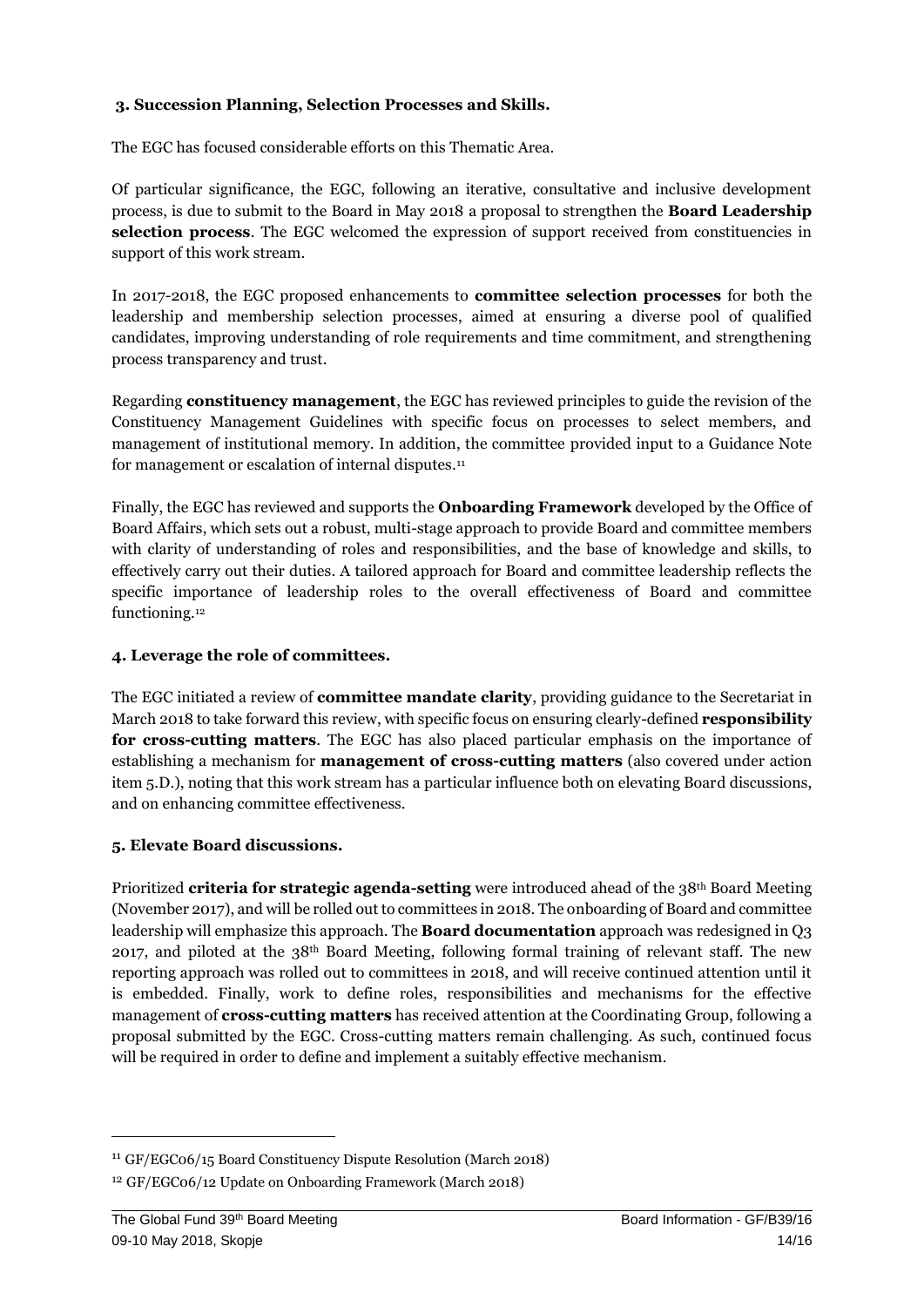#### **6. Cultural change to enhance Board effectiveness.**

The EGC conducted an initial discussion at its March 2018 meeting, aimed at exploring the topic of Board culture, with the objective of defining next steps for this area. Noting multiple observations and reflections on symptoms of cultural issues, witnessed in the OIG Advisory Review and governance performance assessments, and in the EGC's own discussions on lessons learned from various selection processes, the EGC concluded that Board Culture should remain a *Thematic Area* on the Governance Action Plan. It is anticipated that the upcoming EGC will pursue the discussion on this topic with the Board.

### **What are the next steps?**

At the governance level, regular interaction is envisaged between the EGC, Coordinating Group, and the Board, to consider and refine proposals in support of the Governance Action Plan, in line with their respective mandates and delegated authority. It is anticipated that the incoming EGC, taking up office in May 2018, will continue to focus on the governance strengthening initiatives outlined in the GAP.

Board engagement will be sought on specific components of the Governance Action Plan, as distinct elements and as proposals reach maturity for Board consideration. There is a strong commitment to developing proposals in a consultative and transparent manner, and Board constituencies will be engaged through structured consultation processes on key proposals requiring Board decision.

The Secretariat, and specifically, the Office of Board Affairs, will support the development of the relevant proposals, and will implement the operational improvements identified in the Governance Action Plan.

More broadly, the Governance Performance Assessment Framework,<sup>13</sup> adopted by the Board in 2015, provides for routine performance assessments of the Board, Board leadership and committees. The outcomes of these assessments represent one source of input to monitor progress against governance strengthening objectives, and to identify future areas for improvement.

**.** 

<sup>13</sup> EGC Charter, 2.2.f.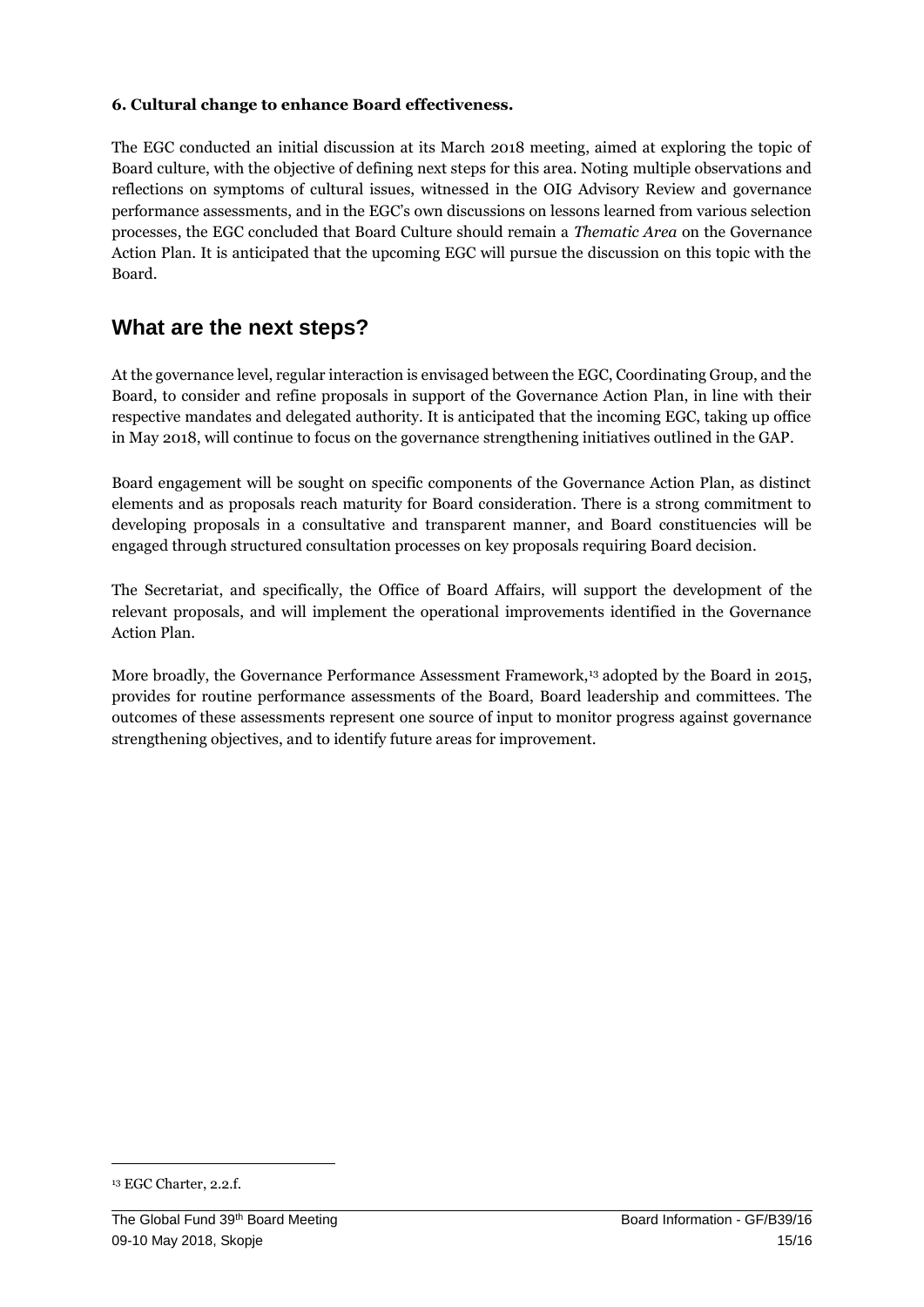## **Annex 1 – Governance Action Plan Timeline for Implementation**

*Attached* 

#### **Annex 2 - Relevant Past Documents & Reference Materials**

- o GF/EGC06/11 – [Global Fund Committee Performance Assessment Survey](https://tgf.sharepoint.com/sites/ESOBA1/GFBC/EthicsandGovernanceCommitteeEGC/Forms/AllItems.aspx?RootFolder=%2Fsites%2FESOBA1%2FGFBC%2FEthicsandGovernanceCommitteeEGC%2FMeeting%20Documents%2FEGC06%5FMeeting%20Documents%2FWorking%20Documents&FolderCTID=0x012000C1C929A46EAAD44FA511FF0F17C6760500B580F4EE8C7FEF42BB5B36638EFDF19E&View=%7B266C69E3%2DE8EC%2D4997%2DB467%2D01B4A152B7BB%7D)  [Results for discussion](https://tgf.sharepoint.com/sites/ESOBA1/GFBC/EthicsandGovernanceCommitteeEGC/Forms/AllItems.aspx?RootFolder=%2Fsites%2FESOBA1%2FGFBC%2FEthicsandGovernanceCommitteeEGC%2FMeeting%20Documents%2FEGC06%5FMeeting%20Documents%2FWorking%20Documents&FolderCTID=0x012000C1C929A46EAAD44FA511FF0F17C6760500B580F4EE8C7FEF42BB5B36638EFDF19E&View=%7B266C69E3%2DE8EC%2D4997%2DB467%2D01B4A152B7BB%7D) (March 2018)
- o GF/EGC06/10 – [Governance Action Plan progress update](https://tgf.sharepoint.com/sites/ESOBA1/GFBC/EthicsandGovernanceCommitteeEGC/Forms/AllItems.aspx?RootFolder=%2Fsites%2FESOBA1%2FGFBC%2FEthicsandGovernanceCommitteeEGC%2FMeeting%20Documents%2FEGC06%5FMeeting%20Documents%2FWorking%20Documents&FolderCTID=0x012000C1C929A46EAAD44FA511FF0F17C6760500B580F4EE8C7FEF42BB5B36638EFDF19E&View=%7B266C69E3%2DE8EC%2D4997%2DB467%2D01B4A152B7BB%7D) (February 2018)
- o GF-EGC05-13 – [Governance Action Plan](https://tgf.sharepoint.com/sites/ESOBA1/GFBC/EthicsandGovernanceCommitteeEGC/Forms/AllItems.aspx?RootFolder=%2Fsites%2FESOBA1%2FGFBC%2FEthicsandGovernanceCommitteeEGC%2FMeeting%20Documents%2FEGC05%5FMeeting%20Documents%2FWorking%20Documents&FolderCTID=0x012000C1C929A46EAAD44FA511FF0F17C6760500B580F4EE8C7FEF42BB5B36638EFDF19E&View=%7B266C69E3%2DE8EC%2D4997%2DB467%2D01B4A152B7BB%7D) (October 2017)
- o [Governance Action Plan slide deck](https://tgf.sharepoint.com/sites/ESOBA1/GFBC/EthicsandGovernanceCommitteeEGC/Forms/AllItems.aspx?RootFolder=%2Fsites%2FESOBA1%2FGFBC%2FEthicsandGovernanceCommitteeEGC%2FMeeting%20Documents%2FEGC05%5FMeeting%20Documents%2FSupporting%20Background%20Documentation&FolderCTID=0x012000C1C929A46EAAD44FA511FF0F17C6760500B580F4EE8C7FEF42BB5B36638EFDF19E&View=%7B266C69E3%2DE8EC%2D4997%2DB467%2D01B4A152B7BB%7D) (September 2017)
- o [OIG Advisory Review on governance, GF-OIG17-009](https://tgf.sharepoint.com/sites/ESOBA1/GFBC/EthicsandGovernanceCommitteeEGC/Forms/AllItems.aspx?RootFolder=%2Fsites%2FESOBA1%2FGFBC%2FEthicsandGovernanceCommitteeEGC%2FMeeting%20Documents%2FEGC06%5FMeeting%20Documents%2FSupporting%20Background%20Documentation&FolderCTID=0x012000C1C929A46EAAD44FA511FF0F17C6760500B580F4EE8C7FEF42BB5B36638EFDF19E&View=%7B266C69E3%2DE8EC%2D4997%2DB467%2D01B4A152B7BB%7D) (April 2017)
- o [GF-EGC04-10\\_Report of Egon Zehnder to the EGC](file:///C:/Users/ESOBA1/GFBC/EthicsandGovernanceCommitteeEGC/Forms/AllItems.aspx) (July 2017)
- $\circ$  GF[/EGC05/12](https://tgf.sharepoint.com/sites/ESOBA1/GFBC/_layouts/15/DocIdRedir.aspx?ID=W54V3UNNTYHT-1275396797-311) [–](https://tgf.sharepoint.com/sites/ESOBA1/GFBC/_layouts/15/DocIdRedir.aspx?ID=W54V3UNNTYHT-1275396797-311) [Egon](https://tgf.sharepoint.com/sites/ESOBA1/GFBC/_layouts/15/DocIdRedir.aspx?ID=W54V3UNNTYHT-1275396797-311) Zehnder Update and Synthesis for the Ethics and [Governance Committee.](https://tgf.sharepoint.com/sites/ESOBA1/GFBC/_layouts/15/DocIdRedir.aspx?ID=W54V3UNNTYHT-1275396797-311) (October 2017)
- o [GF/B36/19 Results of Board and Board Leadership Performance Assessment](https://tgf.sharepoint.com/sites/ESOBA1/GFBC/_layouts/15/DocIdRedir.aspx?ID=JUDPXH3KJM5K-10-92) (November 2016)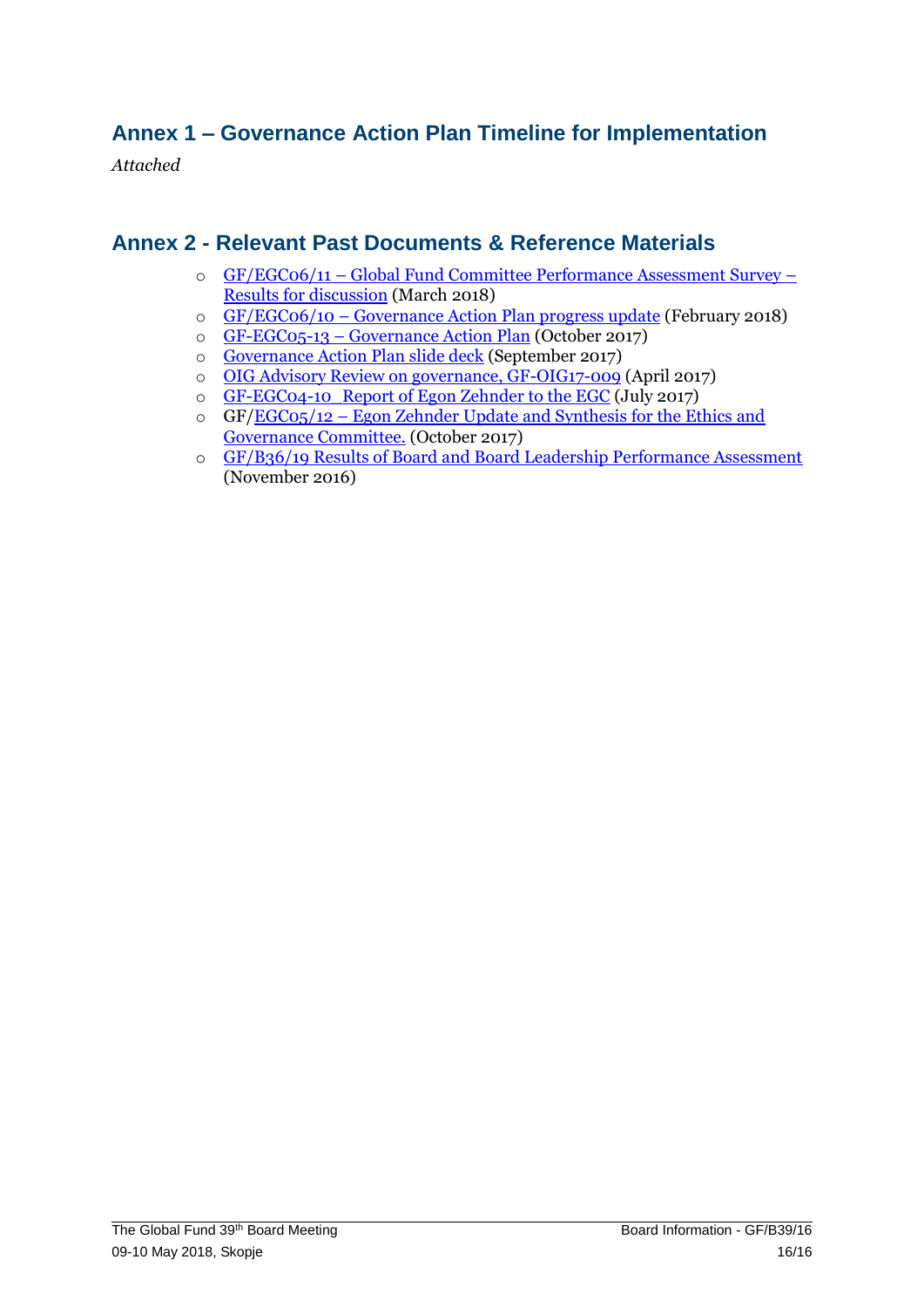| <b>Governance Action Plan</b><br>Indicative Timeline                                                             |                       | <b>Status</b>   |                                                 |            |                                | 2017                                                                             |                       |                                                                           |                                                         |                                         |                                                               | 2019                                                  |
|------------------------------------------------------------------------------------------------------------------|-----------------------|-----------------|-------------------------------------------------|------------|--------------------------------|----------------------------------------------------------------------------------|-----------------------|---------------------------------------------------------------------------|---------------------------------------------------------|-----------------------------------------|---------------------------------------------------------------|-------------------------------------------------------|
|                                                                                                                  |                       |                 |                                                 |            |                                |                                                                                  | 2018                  |                                                                           |                                                         |                                         |                                                               |                                                       |
| # X: Thematic Area<br><b>Action Items</b>                                                                        | <b>Accountability</b> | Status Mar 2018 | <b>Indicative</b><br><b>Start date</b> End date | Indicative | Q4 2017<br><b>(EGC05)</b>      | Q4 2017<br>(B38)                                                                 | Q1 2018<br>(EGC06)    | Q2 2018<br>(B39)                                                          | Q3 2018<br>(EGC07)                                      | Q4 2018<br>(EGC08)                      | Q4 2018<br>(B40)                                              | Q1-4 2019                                             |
| #1. Board size, structure and composition in a<br>changing landscape                                             | <b>Board, EGC</b>     |                 |                                                 |            |                                |                                                                                  |                       |                                                                           |                                                         |                                         |                                                               |                                                       |
| 1.A. Adopt interim solution to accommodate<br>additional public donors in the Board structure                    | Board, EGC            | Implementation  | Q3 2017                                         | 2018       | <b>EGC</b><br>Recommendation   | <b>Board Decision-</b><br><b>Additional Public</b><br><b>Donors Constituency</b> |                       | <b>Board Discussion:</b><br>Donor Group<br>process for seat<br>allocation |                                                         |                                         |                                                               |                                                       |
| I.B. Develop proposal on reforms to Board Size,                                                                  |                       |                 |                                                 | 2019-2020  |                                |                                                                                  |                       |                                                                           |                                                         |                                         |                                                               | EGC<br>Recommendation                                 |
| <b>Structure and Composition</b><br>#2: Ethical decision-making and managing Board-                              | Board, EGC            | Initiated       | Q2 2016                                         | <b>TBC</b> |                                |                                                                                  | <b>EGC Discussion</b> |                                                                           | <b>EGC Discussion</b>                                   | <b>EGC Discussion</b>                   | <b>Board Discussion</b>                                       | <b>Board Decision TBC</b>                             |
| related conflicts of interest                                                                                    | <b>Board, EGC</b>     |                 |                                                 |            |                                |                                                                                  |                       |                                                                           |                                                         |                                         |                                                               |                                                       |
| 2.A. Deliver regular communications and training<br>regarding ethics and conflict of interest-related<br>matters | <b>Ethics Officer</b> | Ongoing         | $\sqrt{Q4\,2017}$                               | Ongoing    |                                | Ongoing via<br>Onboarding<br>Framework                                           |                       | Ongoing via<br>Onboarding<br>Framework                                    |                                                         |                                         | Ongoing via<br>Onboarding<br>Framework                        | Ongoing via<br>Onboarding<br>Framework                |
| 2.B. Adopt necessary policy and procedure<br>revisions                                                           | Board, EGC            | Planned         | Q12018                                          | 2019       |                                |                                                                                  |                       |                                                                           |                                                         | Consultation                            |                                                               | <b>EGC</b><br>Recommendation<br><b>Board Decision</b> |
| #3: Succession Planning, Selection Processes &<br><b>Skills</b>                                                  | <b>Board, EGC</b>     |                 |                                                 |            |                                |                                                                                  |                       |                                                                           |                                                         |                                         |                                                               |                                                       |
|                                                                                                                  |                       |                 |                                                 |            |                                |                                                                                  |                       |                                                                           |                                                         |                                         |                                                               |                                                       |
| 3.A. Develop leadership succession plan                                                                          | Board, EGC            | Initiated       | Q12018                                          | <b>TBC</b> |                                |                                                                                  | <b>EGC Discussion</b> |                                                                           | To be determined                                        |                                         |                                                               |                                                       |
| 3.B. Adopt enhanced Board Leadership selection                                                                   |                       |                 |                                                 |            |                                |                                                                                  | <b>EGC</b>            | Recommendation on Board Decision on                                       |                                                         | EGC<br>Recommendation                   | Launch process to<br>select Board Chair<br>and Vice-Chair for |                                                       |
| process and terms of reference                                                                                   | Board, EGC            | In progress     | Q3 2017                                         | Q4 2018    | <b>EGC Discussion</b>          | <b>Board Discussion</b>                                                          | process               | process                                                                   | <b>EGC Discussion on</b><br><b>TORS</b>                 | <b>Board Decision on</b><br><b>TORS</b> | 2019-2021 term                                                |                                                       |
| 3.C. Adopt enhanced Committee Leadership &                                                                       |                       |                 |                                                 |            | Selection process<br>Committee |                                                                                  |                       |                                                                           |                                                         | <b>EGC</b><br>Recommendation            |                                                               |                                                       |
| Membership selection processes.                                                                                  | Board, EGC            | Initiated       | Q2 2017                                         | Q4 2018    | Membership                     |                                                                                  | <b>EGC Discussion</b> |                                                                           | <b>EGC Discussion</b>                                   | <b>TBC</b>                              | <b>Board Decision TBC</b>                                     |                                                       |
| 3.D. Issue revised Constituency Management<br>Guidelines and Guidance for Dispute Resolution                     | Board, EGC            | In progress     | Q1 2017                                         | Q3 2018    |                                |                                                                                  | <b>EGC</b> input      |                                                                           | <b>EGC</b> inputand<br>circulation to<br>constituencies |                                         |                                                               |                                                       |
| 3.E. Implement Onboarding Framework for                                                                          |                       |                 |                                                 |            |                                |                                                                                  |                       | Ongoing                                                                   |                                                         |                                         |                                                               |                                                       |
| Governance Officials                                                                                             | EGC                   | Implementation  | $\sqrt{Q}3 2017$                                | Ongoing    |                                |                                                                                  | <b>EGC Discussion</b> | implementation                                                            |                                                         |                                         |                                                               |                                                       |

GF/B39/16 - Annex 1 Internal Governance Document Not for distribution